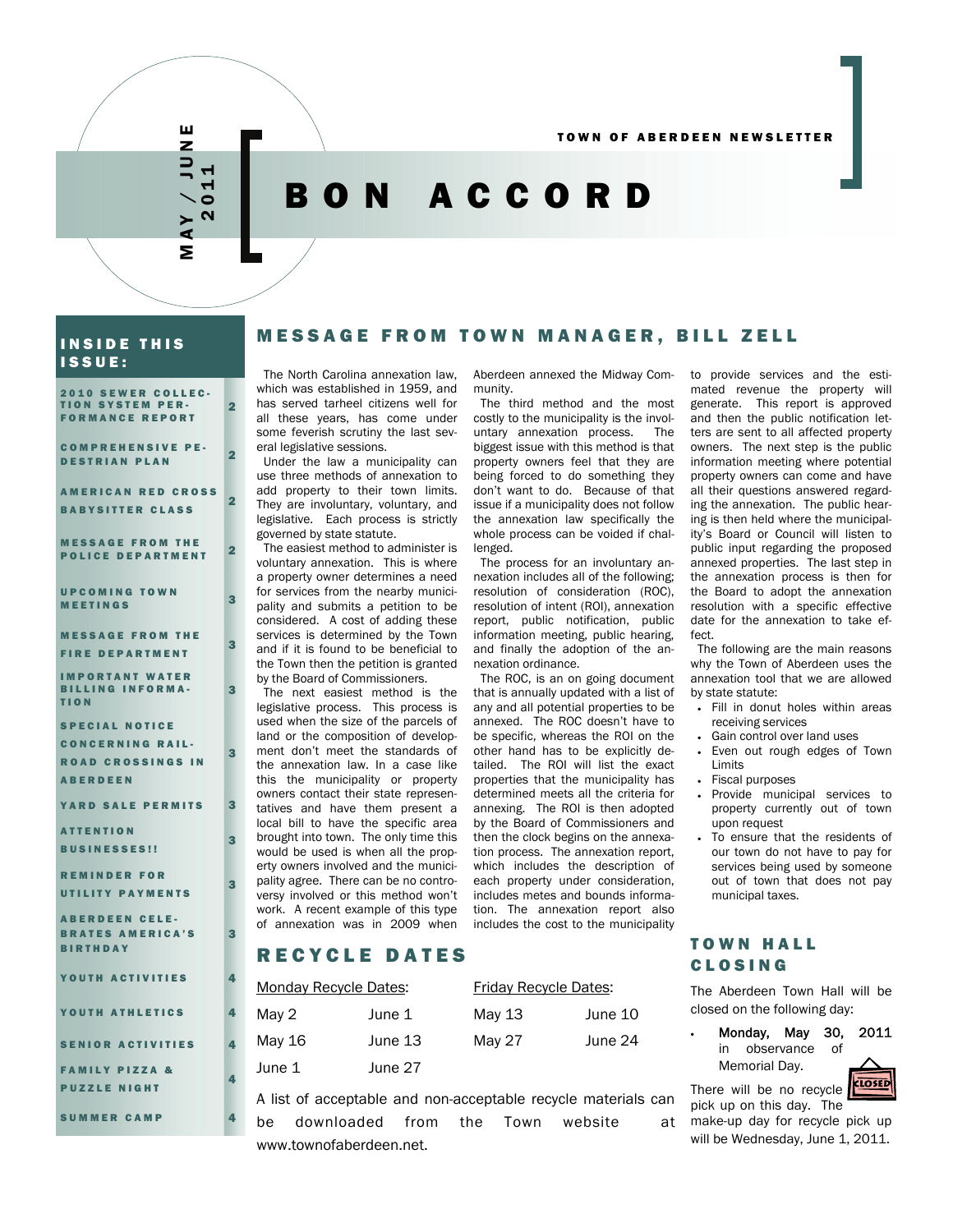#### Page 2 BON ACCORD Page 2

## 2010 SEWER COLLECTION SYSTEM PERFORMANCE REPORT

Overall the Town of Aberdeen's system performance is good. The main problems consist of root and grease. Inflow and infiltration is another concern. The Public Works Department is currently replacing old lines, video taping other trouble areas, sealing older manholes, and adding inflow covers below the manhole lids.

#### 2010 Monthly Violations of Permit Conditions or other Environmental Regulations

**Date & Time:** 4/3/2010 at 1:30 p.m. **Location:** Manhole at Butler and Chapin Road

Amount of Spill: 5,000 gallons Cause of Spill: Roots Did Spill reach Surface Water? Yes

Spills that were less than the required overflow, we have not listed. Spills that do not enter surface waters are dammed up to prevent spreading down stream and treated with an application of lime and then removed and taken to the Moore County Waste Water Treatment Plant.

I certify under penalty of law that this report is complete and accurate to the best of my knowledge. I further certify that this report has been made available to the users or customers of the named system and that those users have been notified of its availability.

-James Robert Matthews, Steve Templin, and William R. Monroe

Facility/System Name: Town of Aberdeen Responsibility Entity: Town of Aberdeen Public Works Department

Person in Charge/Contact: James Robert Matthews (910-944-7012)

Alternate Contact: William R. Monroe (910-944-7012)

Applicable Permit (s): Grade II Collections System Only

Description of Collection System or Treatment Process: Approximately 20 miles of sanitary sewer main; approximately 2 miles of sanitary forced sewer main; 6 sewer lift pump stations – treatment is provided by Moore County.

## **COMPREHENSIVE** PEDESTRIAN PLAN

Aberdeen to become a more walkable community!

You may have heard that Aberdeen is working with Alta Planning (formerly Greenways, Inc.) on a Pedestrian Transportation Plan funded in part by a NC DOT grant. Objectives of the plan include making connections and improving pedestrian safety.

Your input is needed – please take a few minutes to visit the town's website www.townofaberdeen.net and fill out an informational survey located under News & Events. You can help make the plan a success and ensure that your voice is heard. Another way to access the survey and get more information on the project is through the Greenways, Inc. website at http://www.greenways.com/ aberdeen.html.

## AMERICAN RED CROSS BABYSITTER CLASS

The American Red Cross Moore County Chapter will be offering a 7 hour babysitter training course which will be held at the Aberdeen Recreation Station for children ages 11—15. This class will cover information on the supervision of children and infants, basic child-care

skills, the use of ageappropriate toys & games, bed time, discipline is-



sues, how to identify safety hazards and prevent injuries, and cover emergency situations such as choking, burns, cuts, and bee stings. We will go over how to communicate effectively with parents, children, and how to interview for babysitter jobs. Each participant will receive a training handbook, emergency reference guide, and CD-Rom as well as certification. Registration forms are available at the Aberdeen Recreation Station. Pre-registration is required.

Dates:

Class - May 14, 2011 Registration Deadline: May 11, 2011 Class - June 4, 2011 Registration Deadline: May 30, 2011 Class - July 9, 2011 Registration Deadline: July 1, 2011

Time: 9:00 a.m. - 4:00 p.m. Cost: \$40.00 Location: Aberdeen Recreation Station

## MESSAGE FROM THE POLICE DEPARTMENT

As spring unwinds and summer approaches most of us look forward to spending a lot more time outside and going places. The weather is nice, and we want to take our most faithful companions with us. No, I am not talking about our spouses and children, I am talking about the ones that don't moan, groan, gripe, and complain when we have to make that "one" more stop - it's the

family pet.

We love our pets and we want to offer them a change of pace and give them the chance to go with us.



We have to be careful when taking our pets out. Remember that pets can't go into every store, not all businesses are pet friendly. When you take your pets, plan your outing with your pets in mind and limit travel to those places that do welcome our four legged companions. Remember when a car is closed up on a hot day it is no place for any person or animal.

Davis Instruments did a study in 2002 on how hot it can get in parked cars. Does this really sound like something you want to put your pet through? The following are some of the results from the study:

- On a day when the outside temperature was 73° Fahrenheit, it took only 20 minutes for the temperature sensor inside the car to reach a lethal level of 107° Fahrenheit.
- On a day when the outside temperature was 86° Fahrenheit, it took only 10 minutes for the temperature sensor inside the car in the shade to reach a lethal level of 109° Fahrenheit.
- On a day when the outside temperature was 86° Fahrenheit, it took only 5 minutes for the temperature sensor inside the car placed in direct sunlight to reach 132° Fahrenheit.

Cruelty to animals is a crime in North Carolina that is charged by the Aberdeen Police Department and prosecuted by the Moore County District Attorney's office. Leaving your animal in a closed car on a hot day is considered to be cruelty to animals and the state statute will be enforced.

Enjoy the warm weather but take the necessary steps to protect the members of your family that have no voice. Plan your trips to pet friendly locations or travel with another person and leave them in the car with the pets to make sure that the A/C stays on while you are out of the car.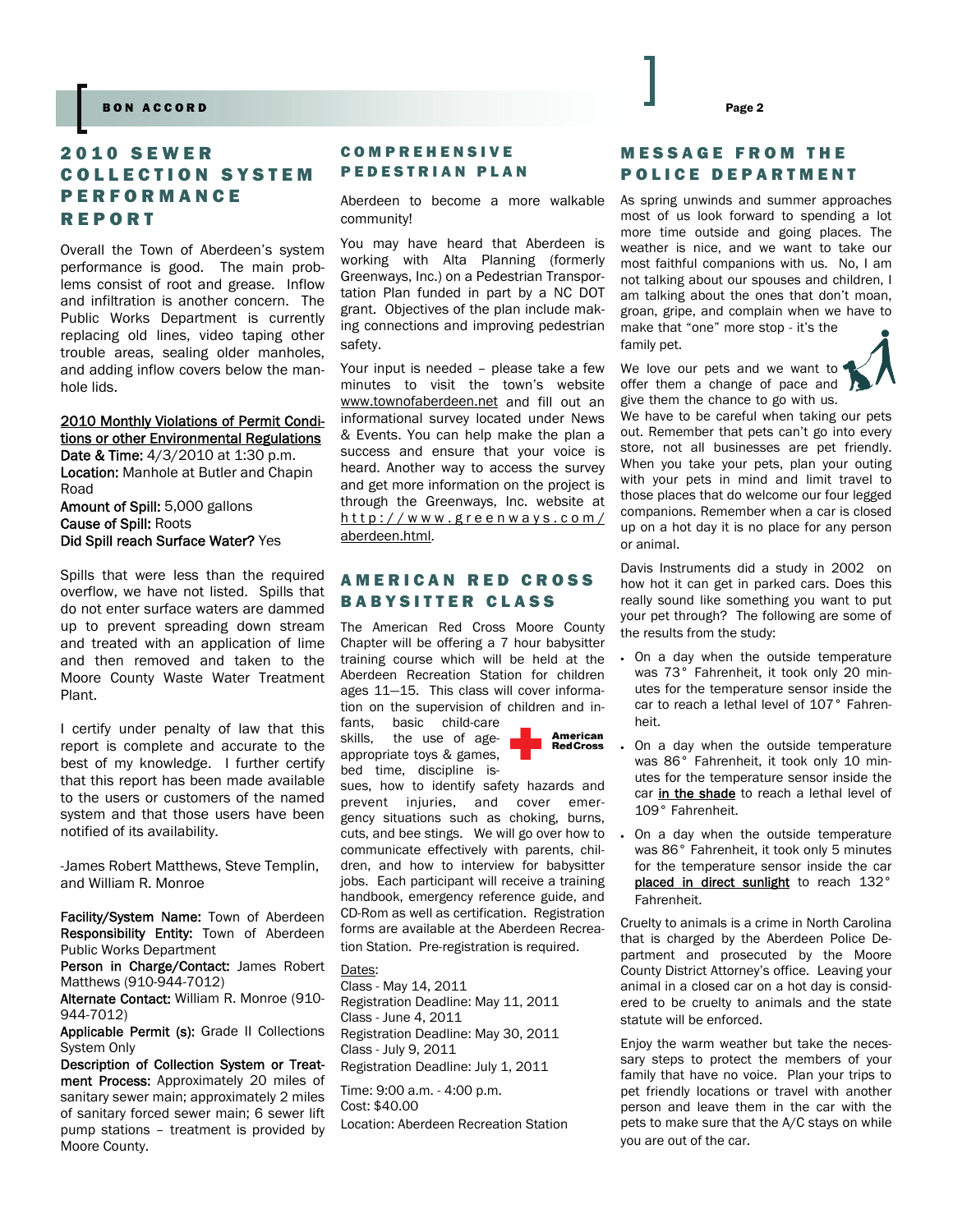## UPCOMING TOWN MEETINGS

- Regular Town Board Meeting Monday, May 9, 2011 at 6:00 p.m.
- Planning Board Meeting Thursday, May 19, 2011 at 6:00 p.m.
- Town Board Work Session Thursday, June 2, 2011 at 5:30 p.m.
- Regular Town Board Meeting Monday, June 13, 2011 at 6:00 p.m.
- Planning Board Meeting Thursday, June 16, 2011 at 6:00 p.m.

## MESSAGE FROM THE FIRE DEPARTMENT

Spring is upon us and summer is moving in fast. We'd like to take a moment to remind you to discuss and practice escape plans with your family. In the event of a fire, remember time is the biggest enemy and every second counts! Make it a routine to practice a home escape plan frequently with your family.

Develop a home fire escape plan and designate a meeting place outside. Make sure everyone in the family knows two ways to escape from *every* room. Practice feeling your way out with your eyes closed or blindfolded. This is a great activity that is fun for children, because they are learning at the same time. Remember to never stand up in a fire, always crawl low under the smoke and try to keep your mouth covered. *Never* return to a burning building for any reason; it may cost you your life. Practice your escape plans during the day and at night. The better you and your family know how to escape, the better your chances are in the event of a real fire.

## IMPORTANT WATER BILLING INFORMATION

According to the Town of Aberdeen's Water Billing Policy:

- Failure to receive your bill in the mail does not excuse responsibility for timely payment or prevent service discontinuance.
- The Town of Aberdeen will not be responsible for late or delayed deliveries by the USPS.
- Service not paid in full on date of cut off will receive a \$25.00 penalty when the cut off list is generated by the computer NOT when the water is actually cut off for non-payment.

#### SPECIAL NOTICE CONCERNING RAILROAD CROSSINGS IN ABERDEEN

Starting in May and into June, the CSX Railroad will be replacing rails through the Aberdeen area. Since these new rails, called ribbon rails, are solid with no connecting joints there will be times when all 4 crossings to include Midway Crossing at Sycamore and Midway Road, Maple Street, Main Street and South Street will be closed all at one time.

They will replace one side for 6 miles and will come back and replace the other side until the last rail is installed.

Each crossing will be rough to cross with only graveled areas at times. Unless you want to chance that the crossings will be open we suggest until this project is completed you should use NC 211 to 15-501 back to US1 or using Bethesda Rd. and Saunders Blvd. back to US 1.

## YARD SALE PERMITS

*Getting rid of old stuff?* Many members of the community will want to hold a yard sale to get rid of old stuff. Yard Sale Permits can be obtained at the Water Department. Each Town of Aberdeen resident is allowed 2 yard sales per year and must fill out a Yard Sale Permit and pay a \$5.00 fee.

#### ATTENTION BUSINESSES!!

Is it time for your yearly fire inspection? To prepare ahead of time, please check out the Fire Department's website at www.townofaberdeen.net/fire which has checklists that can be used prior to your inspection to ensure a successful inspection!



## REMINDER FOR UTILITY PAYMENTS

Please remember that there is a \$5.00 or 5% late fee added to all bills not paid by 5:00 p.m.  $\frac{1}{2}$ on the 20th of May. Those bills not paid by 5:00 p.m. on the 6th of June will be disconnected on *Tuesday, June 7, 2011.*

## ABERDEEN CELE-BRATES AMERICA'S BIRTHDAY

Aberdeen plans to celebrate America's Birthday with a day of fabulous fun activities on Monday, July 4th. The 2011 "Fun Family Fourth of July" sponsored by the Aberdeen Parks and Recreation Department, will be held at Aberdeen Lake Park.

The Town of Aberdeen's 47th Annual Celebration will offer entertainment and activities for people of all ages. Activities and games will start at 5:30 p.m., with live music beginning at 6:00 p.m.

Admission is free to the park. Children can purchase a wrist band for \$3.00, which will allow them to participate in games and a variety of activities, win prizes, and have their face painted.

Some of the activities include face painting, inflatable bouncy castles, and games. The games for children and teenagers include duck pond, patriotic cookies, pa-

triotic bean bag toss, basketball toss, crafts, and American bead necklaces. Glow in the dark necklaces and American flags will be sold by two local organizations. Pony



rides will also be available for children.

Red, white and blue colors will adorn the park as folks gather to honor America and to celebrate this patriotic day! Citizens of all ages are encouraged to dress in their patriotic colors and participate in the costume contest. Prizes will be awarded in the Most Patriotic, Best Costume, and Most Original Costume.

There will be several food vendors present selling funnel cakes, barbecue, lemonade, hot dogs, Philly steak sandwiches, tacos, sodas, Italian icees, pop corn, and cotton candy.

#### Grab your blankets and lawn chairs and bring the family and friends. *Please no pets, no alcoholic beverages, no personal fireworks, and no coolers!*

The day will conclude with one of the largest and most exciting fireworks displays in the region. For additional information, please call the Aberdeen Parks and Recreation Department at 944-PARK.